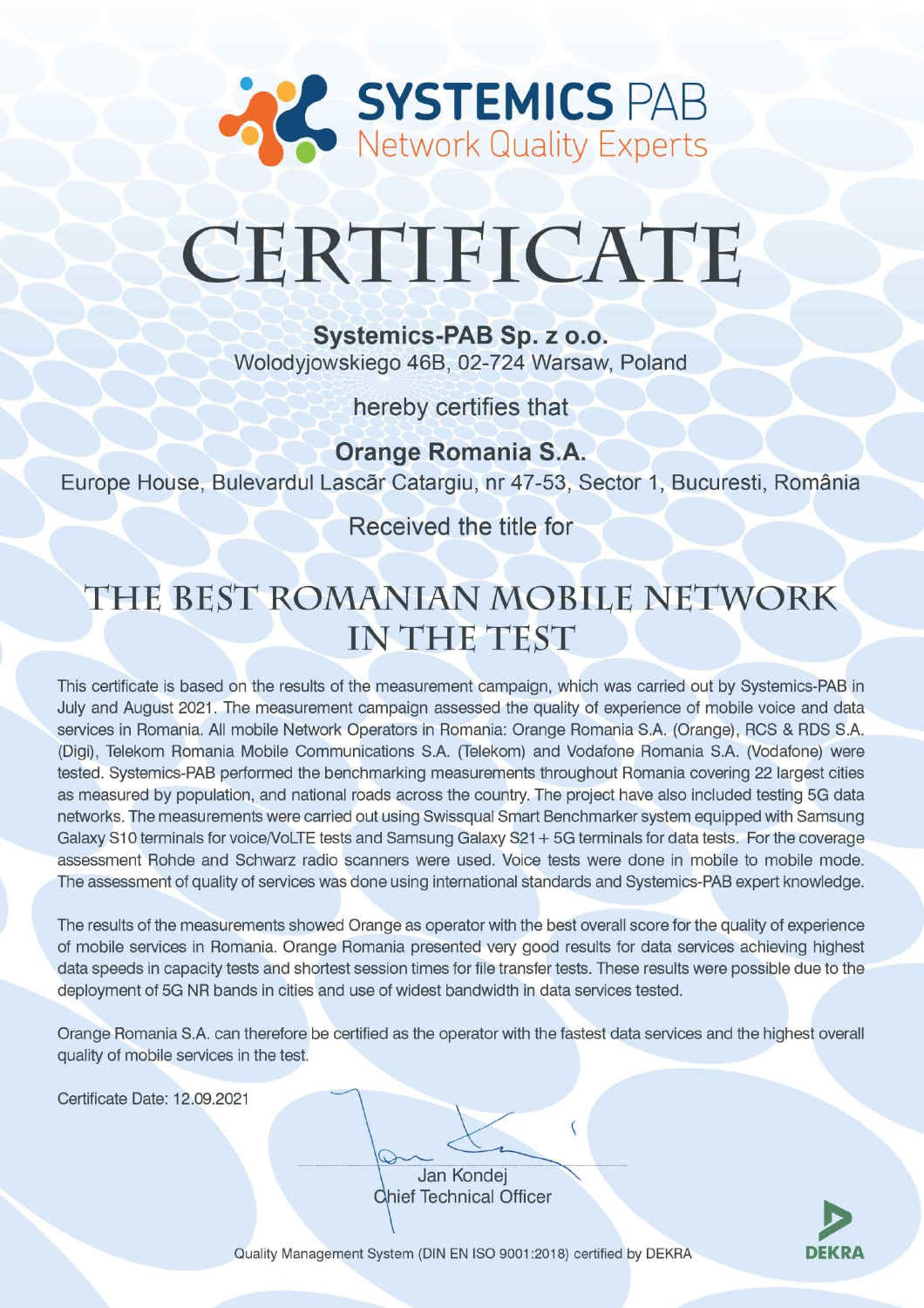

### Test Route

The periodical drive tests of mobile networks allows operators to maintaining the highest standards of the telecommunication services quality and customer experience when using the network. It allows to assess the situation on the market and is one of the tools for stimulating the competitiveness.



As a part of DSBO 2021 project Systemics-PAB delivered extensive benchmarking campaign across the country to measure the quality of mobile telecommunication services offered by four mobile networks operators in Romania. The benchmarking measurements took place between July 19<sup>th</sup> and August 7<sup>th</sup> of 2021 on representative areas of Romania including cities and roads covering more than 50% of the population.

The total distance covered by each of 2 drive test cars used was over 3600 km. Measurements took more than 120 hours delivering ~3500 voice service tests and ~2100 for each of data services tests. All the tests were conducted using SwissQual (Rohde&Schwarz Group) benchmarking solution installed in the roof boxes on measurement cars.

#### Measurement Setup

|                         | <b>Voice/VOLTE testing</b>                                                                                                                                                                         | Data testing                                                                                                                                                                                               |
|-------------------------|----------------------------------------------------------------------------------------------------------------------------------------------------------------------------------------------------|------------------------------------------------------------------------------------------------------------------------------------------------------------------------------------------------------------|
| <b>Device</b>           | Samsung Galaxy S10 (SM-G973FDS)<br>LTE / HSPA+ DC / HSUPA 5.76<br>attenuation - 7dB                                                                                                                | Samsung Galaxy S21+ (SM-G996B)<br>5G NR / LTE / HSPA+ DC / HSUPA 5.76<br>attenuation - 7dB                                                                                                                 |
| <b>Test Cases</b>       | <b>Mobile-to-Mobile</b><br><b>Best available Voice technology:</b><br>85 sec call duration<br>15 sec call setup time out<br>HTTP Transfer 100kB Data traffic injection<br>(1 test per call window) | Data 5G preferred:<br>APN with default IPv4/IPv6 settings<br>HTTP UL and DL stress test 7s<br>HTTP 5MB UL and 10MB DL fixed file transfer<br>Live Web Browsing 8 pages (http & https)<br>YouTube Streaming |
| <b>Testing scenario</b> | 100% Drive test<br>Big Cities, Small Cities and Connecting Roads                                                                                                                                   |                                                                                                                                                                                                            |

\* attenuation inserted to simulate usage conditions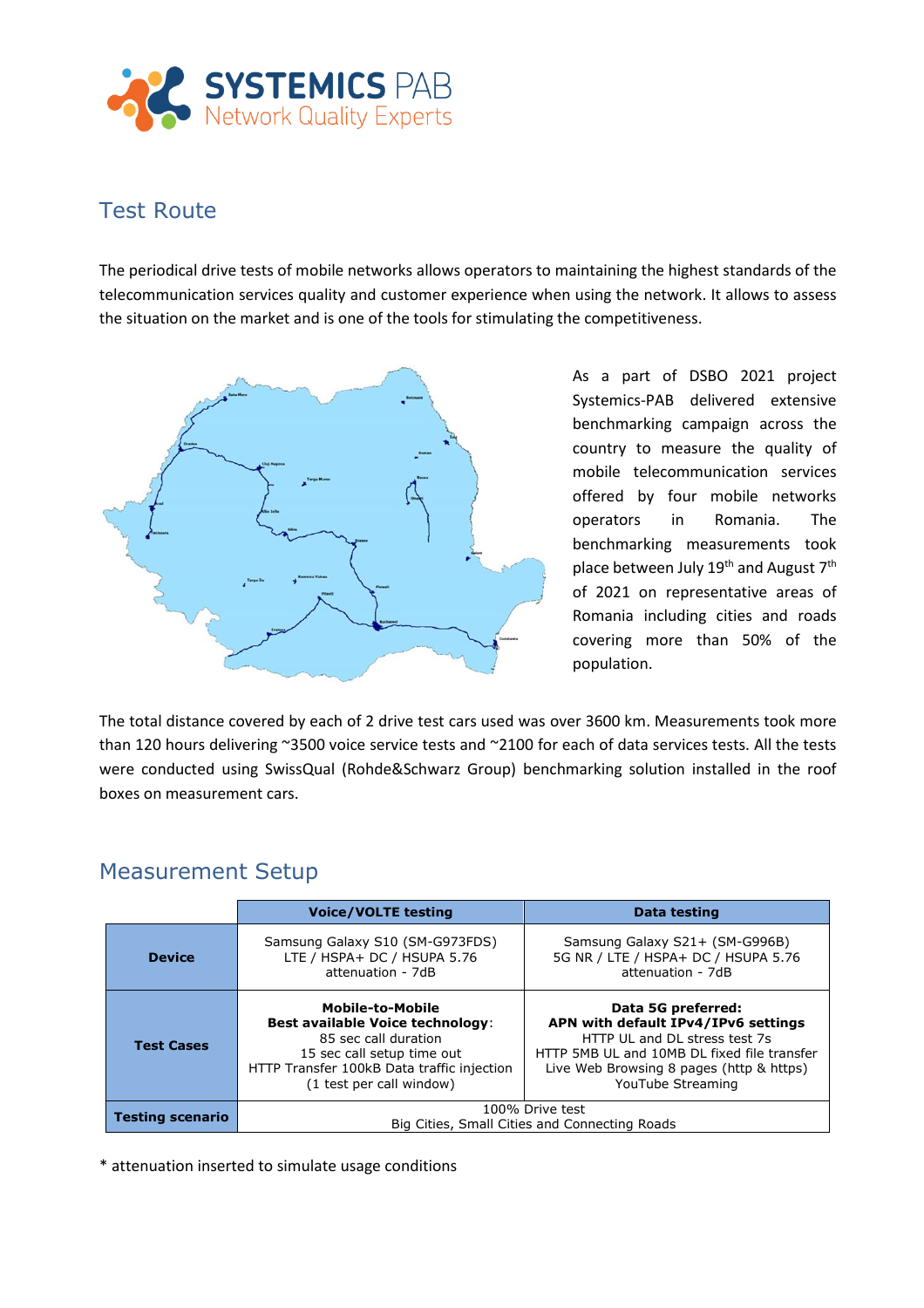

#### Scoring Methodology

The quality assessment and the comparison between operators was prepared using the ETSI Technical Report 103559 Annex B approach. The Report was developed and published in August 2019. It fulfils market needs for open and "standardized" countrywide mobile network benchmarking and scoring. TR103599 allows to get results which are transparent about how the actual scoring has been achieved including methods and underlying assumptions.

The document discusses the construction and methods of such a countrywide measurement campaign, with respect to the area and population to be covered, the collection and aggregation of the test results and the weighting of the various aspects tested. The experienced quality of service varies over time so that the individual score of a particular throughput cannot be fixed once and for all. In order to reflect 5G implementation values for data KPIs thresholds were adopted and bigger files were used for emulation of receiving/sending attachments (fixed size file DL/UL test).

The basic philosophy of the scoring is driven by customer's experience with the network and service quality. In assessing the overall performance and overall score of each mobile network, 2 main categories of services (with subcategories) have been evaluated:

- Voice services, affecting 40% of the overall score
- Data services, affecting 60% of the overall score and consisting of following tests:
	- Fixed Size File DL
	- Fixed Size File UL
	- Fixed Duration File DL
	- Fixed Duration File UL
	- Web Browsing
	- YouTube streaming

### Additional assumptions

The test area was designed to cover cities and connecting roads (with villages along roads) that constitute around 50% of the population of Romania.

In order to keep the fairness of testing methodology all the operators in the benchmark were tested using the same measurement terminal type supporting functionalities offered by networks to achieve the best performance. The selection of measurement terminals models for data and voice tests took also into account the stability of the terminal itself as well as availability of the appropriate firmware version to support VoLTE and high data throughputs. The quality of services was not limited by SIM cards used in the project. Commercial tariffs were used.

The selection of web pages to be tested was done based on Alexa rank of most popular web destinations in Slovakia which are accessible for drive testing (automated test by robots).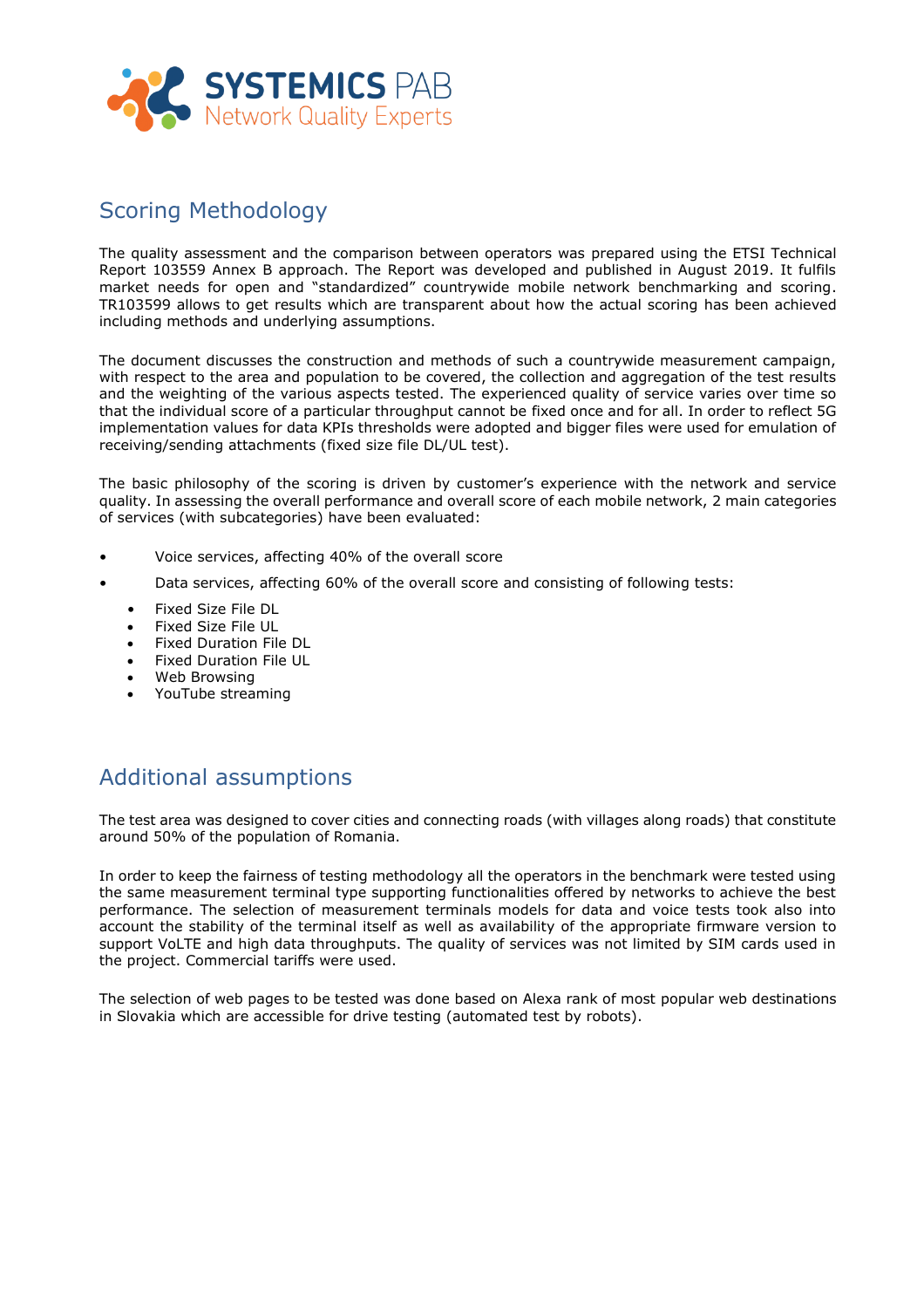

#### Scoring Results

With applied scoring methodology the highest number of points in overall scoring was achieved by Orange and was equal to 941.6 out of 1000 of maximum achievable. The other operators scored 908.2, 848.0 and 736.1. Orange got the best score in both voice and data tests.



Orange achieved the highest overall score due to the best quality of services in all measured aggregations, in Large Cities, Small Cities and on Roads. Op2 and Op3 are following Orange in voice and data tests results. Worst results in both voice and data tests in all aggregations are reported by Op4 especially in voice testing.

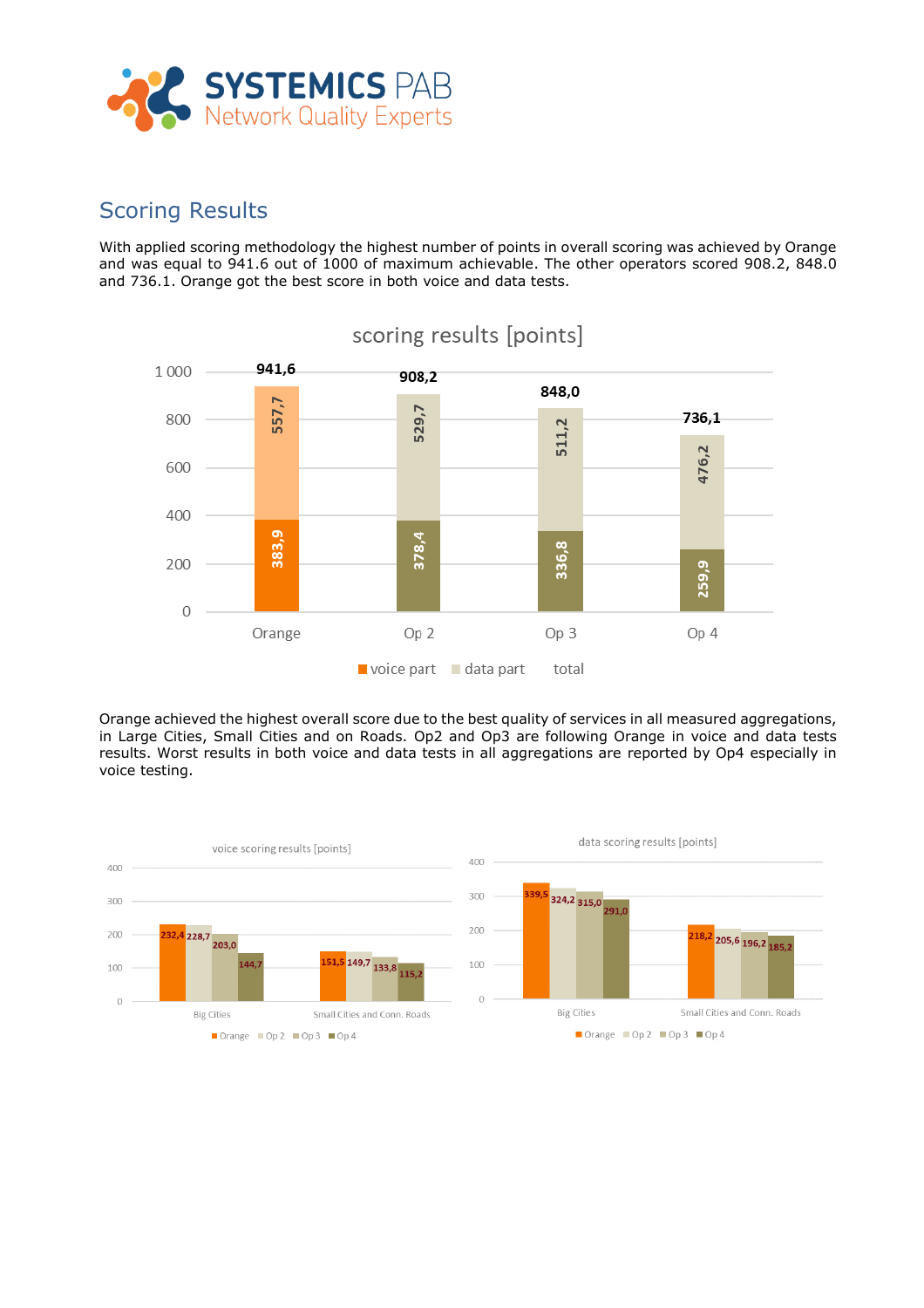

The comparison of the scoring results for selected data tests for big cities and other areas is presented on charts below.











#### Tests Results in Details

All operators except Op4 presents good availability of voice services. Op3 doesn't offer VoLTE but other operators provides VoLTE for over 98% of connections. Orange demonstrates the best speech quality and lowest call setup time). Orange and Op2 use EVS codec for more than 96% of test calls while Op4 offers only AMR Wide Band.

qualified calls [%] 100 ã 97,92  $80^{\circ}$ 60  $40$ Small Cities and Conn. Roads **Big Cities** Orange Op 2 Op 3 Op 4

Orange has the fastest call setup time thanks to the extensive use and very good performance of VoLTE-VoLTE calls. EVS codec implementation in Op2 is not fully utilized what is reflected in slightly worse performance. The longest call setup time in Op3 is caused by lack of VoLTE.

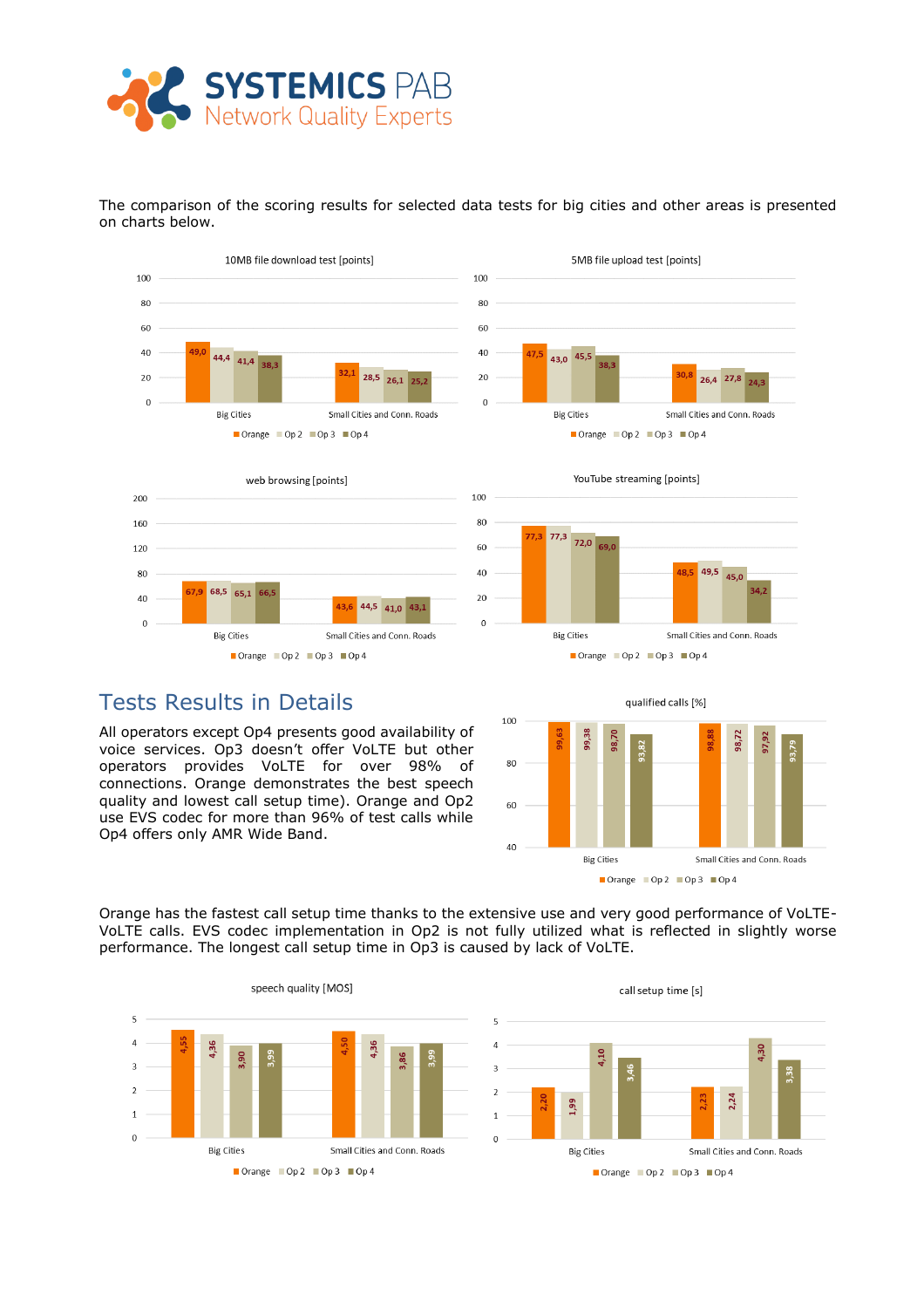



100 000 80,000 44 35 60 000 35763 32075 35433 30432 26359 26948 19 293 22770 40 000 14061 10790 20 000 r.  $\overline{0}$ **Big Cities Small Cities** Conn. Roads Orange Op 2 Op 3 Op 4





Orange DL throughput performance in capacity test (7s test) is significantly ahead of competition. Orange DL throughput performance clearly ahead of competition and has significantly improved its DL performance. These results were possible due to the deployment of 5G NR bands in cities and use of widest bandwidth in data services tested. Op2 scored as 2nd best operator, leading confidently over Op3 and Op4. Op4 downlink throughput results are much lower than of other competitors. The throughput of the best 10% of transfer DL tests in case of Orange was not worse than 481Mbps in big cities. For Op2 which was the second that value was 234Mbps.

In case of UL throughput in 7s test, Orange and Op3 leads the competition. The throughput of the best 10% of transfer UL tests in case of Orange was not worse than 81Mbps in big cities. For Op2 and Op3 that value was 59Mbps. Op3 reached the best results for this KPI in small cities achieving 63Mbps while Orange and Op2 reported value not worse than 48Mbps.

Orange achieved shortest average session time among all operators for 10MB file download in all tested area types. Op2 follows Orange in this competition but with the result over 2 times worse. The worst results are achieved by Op3 and Op4 on connecting roads with results above and close to 10 seconds.

Also for upload of 5MB file test the shortest upload time is in Orange network followed by Op3 in big and small cities. The throughput of the best 10% of 10MB file transfer DL tests is not worse than 205 Mbps in Big Cities, 107Mbps in Small Cities and 108Mbps on Connecting Road. Other operators achieved this KPI between 34Mbps and 46Mbps in all area types.

average data rate UL 7s test [kbps]